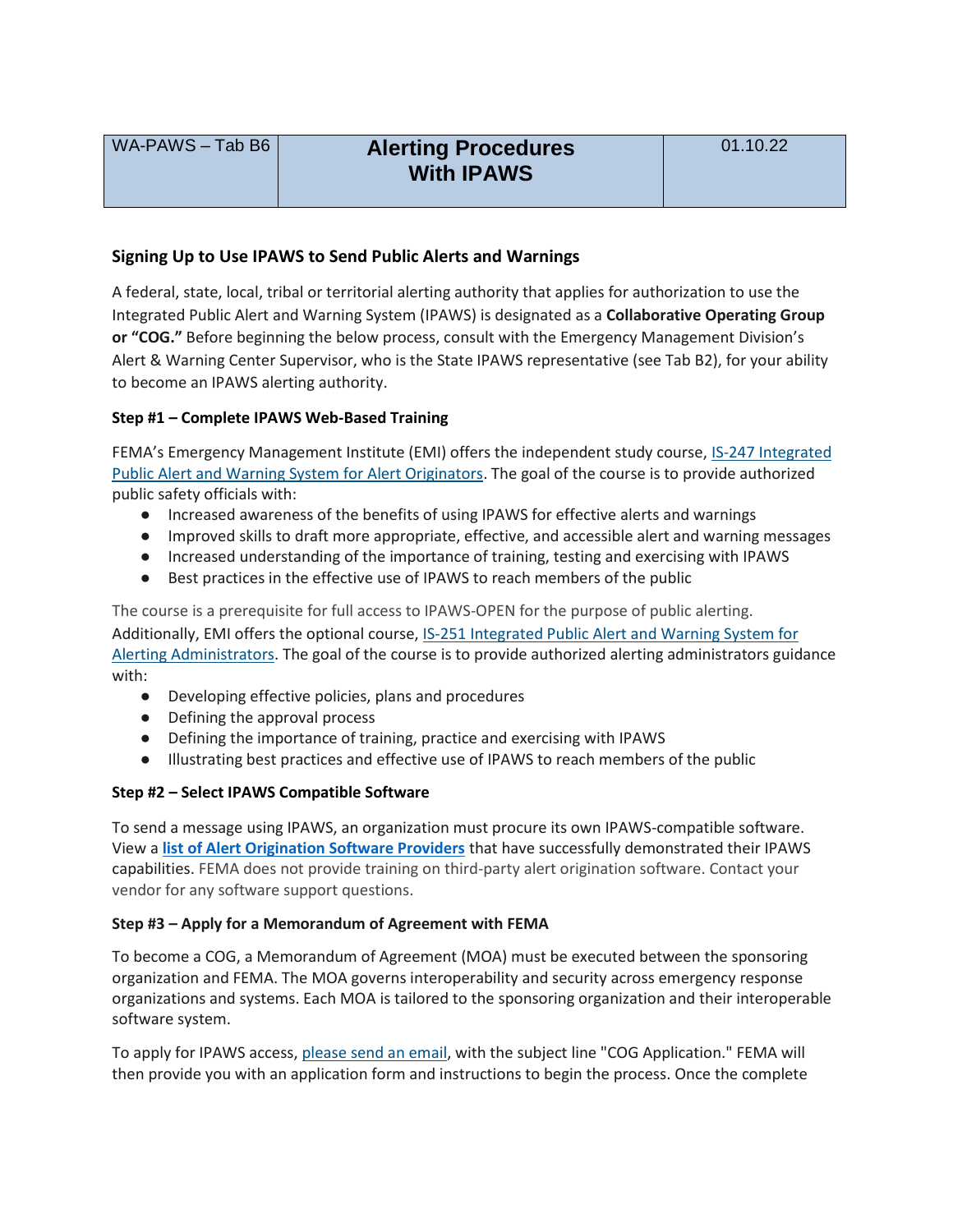MOA Application has been received by IPAWS, the Customer Support Branch will prepare the MOA for signature and return it to the sponsoring organization with a COG Identification (ID) number.

**Beware:** In accordance with the DHS Sensitive Systems Policy Directive 4300A, IPAWS MOAs have a lifespan of three years. After three years, the MOA must be renewed. Additionally, anytime personnel listed in the MOA or their contact information changes, the MOA must be renewed. New personnel must complete the training listed in Step #1 above, as a prerequisite for MOA renewal. The renewal of the MOA is the responsibility of the state, local, tribal or territorial alerting authority. Contact the Emergency Management Division's Alert & Warning Center Supervisor (see Tab B2) for assistance with MOA expiration and renewal.

#### **Step #4 – Apply for Public Alerting Permissions**

Alerting authorities that intend to send alerts to the public through IPAWS must complete an application defining the types of alerts they intend to issue and the extent of their geographic warning area. The application for IPAWS Public Alerting Authority (PAA) permissions will be provided when you apply for a COG MOA. In order to ensure consistency with state, tribal and territorial public alerting plans, the application must be reviewed and signed by the Emergency Management Division's Alert & Warning Center Supervisor, who is the State IPAWS representative (see Tab B2), before it is submitted to FEMA.

**Beware:** It behooves state and local alerting authorities to review their PAA permissions periodically as new dissemination channels and event codes become available over time and changes are made in the authorized use of event codes. Contact the Emergency Management Division's Alert & Warning Center Supervisor (see Tab B2) for assistance with PAA permissions review.

#### **What to Expect**

A copy of the executed MOA will be returned to the sponsoring organization along with a digital certificate that is needed to configure the IPAWS compatible software system. Once the public alerting application is received, specific alerting permissions will be implemented in IPAWS-OPEN. At that point the individual members, specified by the COG, will be able to send public alerts and warnings in their geographically prescribed areas.

Initial functionality includes the ability to access and send alerts through:

- the Emergency Alert System
- Wireless Emergency Alerts
- Non-Weather Emergency Messages

**Beware**: In accordance with the DHS Sensitive Systems Policy Directive 4300A, IPAWS digital certificates also have a lifespan of three years. However, the FEMA IPAWS Program Office will automatically issue a new digital certificate after three years if the alerting authority has met the Mandatory Monthly Proficiency Demonstration Requirement described below.

### **Testing IPAWS Alert and Warning Dissemination**

The IPAWS Technical Support Services Facility (TSSF, formerly known as the IPAWS Lab) is a secure, closed practice and training environment capable of demonstrating alert dissemination to all IPAWS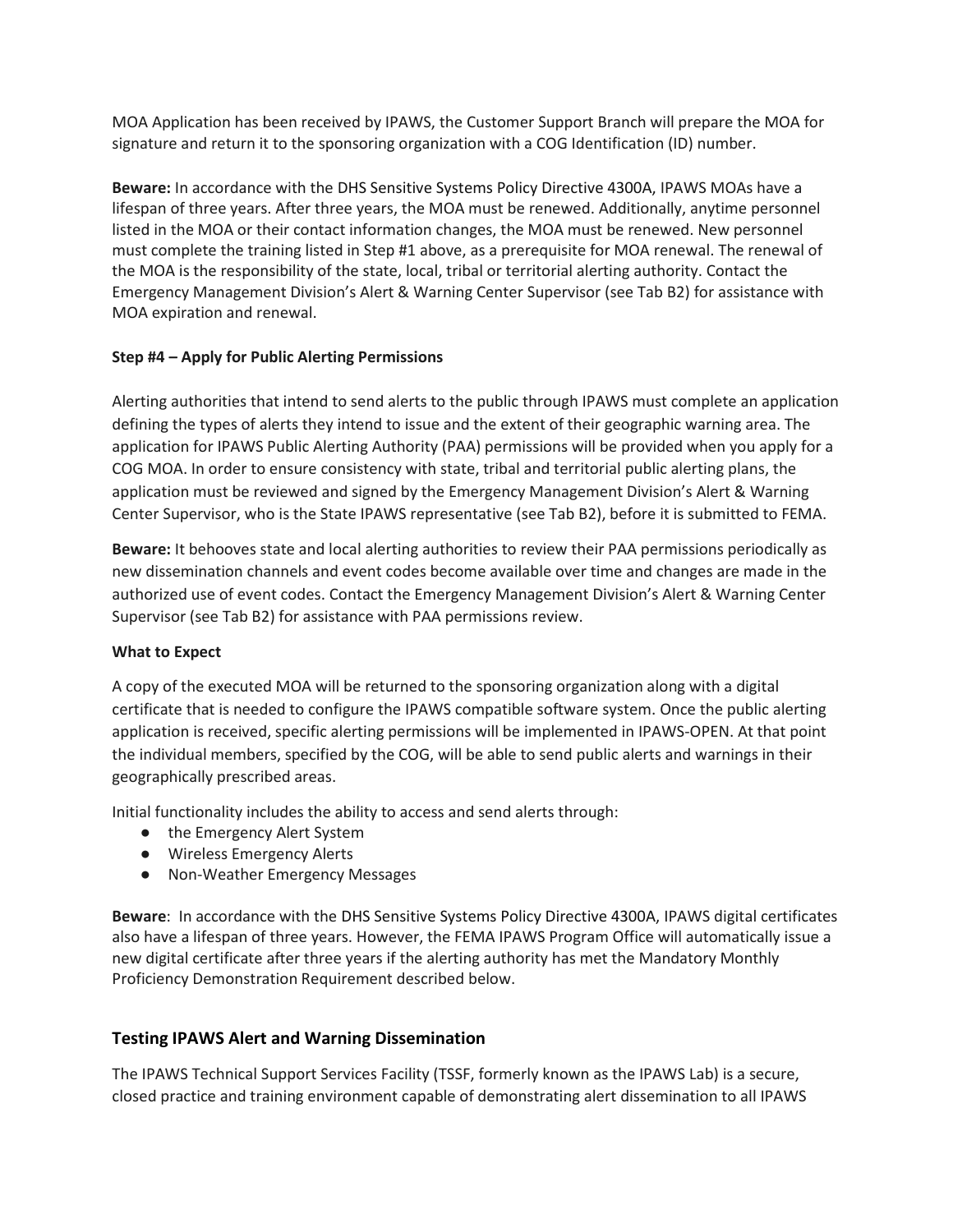pathways such as the Emergency Alert System, Wireless Emergency Alerts, and Non-Weather Emergency Messages.

The IPAWS TSSF enables public safety officials to gain confidence using IPAWS in this practice and training environment without disseminating messages to broadcasters and the public. Additional purposes of the IPAWS TSSF include alert and warning, functional assessments, alert dissemination validation, training, procedural and process evaluation, and to establish functional requirements.

To access the IPAWS TSSF closed training and demonstration environment, an Alerting Authority must possess a demonstration digital certificate and ensure that its IPAWS-capable alert origination Each COG is required to ensure software is directed to the IPAWS TSSF URL:

https://demo.integration.aws.fema.gov/IPAWS\_CAPService/IPAWS. Most software vendors manage this requirement for their clients.

The IPAWS Program Office has implemented a Mandatory Monthly Proficiency Demonstration Requirement. **IMPORTANT** - Each authorized alerting authority must demonstrate their ability to compose and send a message through the IPAWS-OPEN system at least once a month.

- **Live messages sent to the production environment WILL NOT be considered for Monthly Proficiency Demonstration scoring.**
- **If a COG misses a single Monthly Proficiency Demo, they will receive a reminder from FEMA.**
- **If a COG misses two consecutive Monthly Proficiency Demos both they and the Emergency Management Division's Alert & Warning Center Supervisor, who is the State IPAWS representative (see Tab B2), will be notified.**
- **If a COG misses three consecutive Monthly Proficiency Demos they will lose access to the IPAWS Live Production Environment and not be able to use IPAWS for public alerting until such a time as they complete a successful Monthly Proficiency Demo.**

# **IPAWS Alerting Procedures**

The state as well as most counties in Washington use IPAWS-compliant software to disseminate public alert and warning messages through IPAWS following jurisdictional warning procedures. Jurisdictions are free in the choice of their software.

Although IPAWS-compliant software functionality may vary slightly from vendor to vendor, some the common functionality includes:

- Simultaneous generation of EAS, WEA, and NWEM messages
- Simultaneous launch of English and Spanish message versions
- Definition of target areas by FIPS codes or polygons
- Use of message templates and pre-scripted messages
- Origination of live alerts and warnings to the public as well as test alerts and warnings to the IPAWS TSSF

The nature and extent of the threat will determine whether the state or the local jurisdiction will originate a given alert, recognizing that local jurisdictions are in the best position to include pertinent protective action recommendations with the alert.